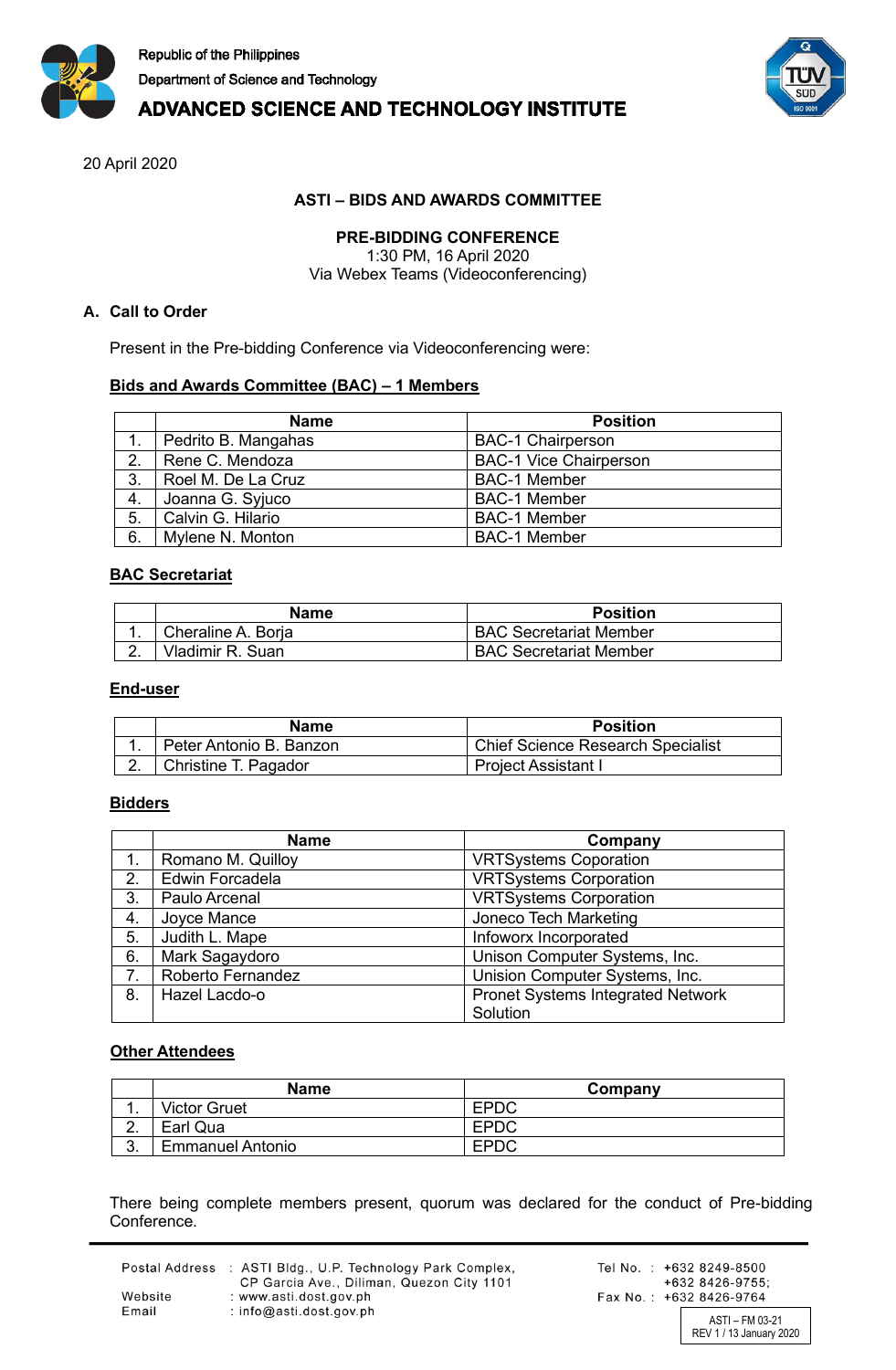### **B. Discussion and Presentation of Agenda**

Mr. Mangahas explained that the Pre-bidding Conference is for the procurement of the Supply and Delivery of Laptops and Others Items with a total Approved Budget for the Contract (ABC) amounting to Three Million Eight Thousand Pesos (₱3,008,000.00) and Supply and Delivery of PCB Board Cutter and Others Items with a total Approved Budget for the Contract (ABC) amounting to Nine Million Five Hundred Twenty-Seven Thousand Four Hundred Eighty Five (₱9,527,485.00).

Thereafter, he emphasized the following details:

| <b>Activity</b>                               | <b>Date</b>            |
|-----------------------------------------------|------------------------|
| Submission of Bids                            | 28 April 2020, 10:00AM |
| Opening of Bids                               | 28 April 2020, 10:30AM |
| Deadline of Potential Bidder's Clarifications | 18 April 2020          |
| Deadline of Supplemental Bulletin             | 21 April 2020          |

Mr. Mangahas instructed Ms. Borja to list the bidders whom joined the videoconferencing and the bidders to send the following information, to [bac-sec@asti.dost.gov.ph](mailto:bac-sec@asti.dost.gov.ph) to serve as an attendance.

Name: Company: Email Address: Contact Info:

Mr. Mangahas explained that the purpose of having a Pre-bidding Conference is for the prospective bidders to ask queries and clarify information regarding the procurement project to ensure good and successful procurement process. He then asked the BAC Secretariat to play the DOST-ASTI video explaining the checklist of requirements and the changes in the procedure for public bidding pursuant to the 2016 Revised Implementing Rules and Regulations (IRR) of Republic Act (RA) No. 9184. He clarified that, in case of inconsistencies in the documents required in the video and the Philippine Bidding Documents, the latter shall prevail. Additionally, he reminded the prospective bidders about the "no contact rule." He instructed the prospective bidders and End-user to course to the BAC Secretariat all concerns which may arise during the conduct of the post-qualification evaluation. However, the BAC, through its Secretariat, may ask in writing the bidder for a clarification of its bid. All responses to requests for clarification shall also be in writing. For queries asked during the Pre-bidding Conference, it is highly recommended that an email or formal letter be sent to the BAC Secretariat for documentation and reference in case of changes in the original bidding document.

Mr. Manghas explained that the BAC-1 shall observe/use the non-discretionary "pass/fail" criterion as provided for in the 2016 Revised IRR of RA No. 9184. If the bidder submits the required document, it shall be rated "passed" for the particular requirement. If the bidder fails to include any requirement or are incomplete or patently insufficient, its bid shall be considered as "failed".

He also explained the following:

- a. Bidders must state here either "Comply" or "Not Comply" against each individual parameter of specification stating the corresponding performance parameter of the equipment offered. Statements of "Comply" or "Not Comply" must be supported by evidence in a Bidders Bid and cross-referenced to that evidence.
- b. Should there be amendments in Schedule VI. Schedule of Requirements and Section VII. Technical Specifications the BAC-1 will issue a Supplemental/Bid Bulletin and amended forms. Bidder/s may *(i)* indicate compliance in the original and amended forms or *(ii)* revise the forms in the DOST-ASTI Bidding Documents to reflect changes in the Supplemental/Bid Bulletin and indicate compliance. These forms must be submitted as part of the Technical Component of the bid.

Mr. Mangahas proceeded by explaining the contents of Section I. Invitation to Bid, Section III. Bid Data Sheet, Section VI. Schedule of Requirements and Section VII. Technical Specifications of the procurement projects. During the discussion, he highlighted that the complete set of Bidding Documents may be already be acquired by interested bidder/s and the payment of applicable fee shall be on 28 April 2020, 10:00 AM, pursuant to the latest Guidelines issued by the Government Procurement Policy Board, in the amount of Ten Thousand Pesos Only (₱10,000.00) for the Supply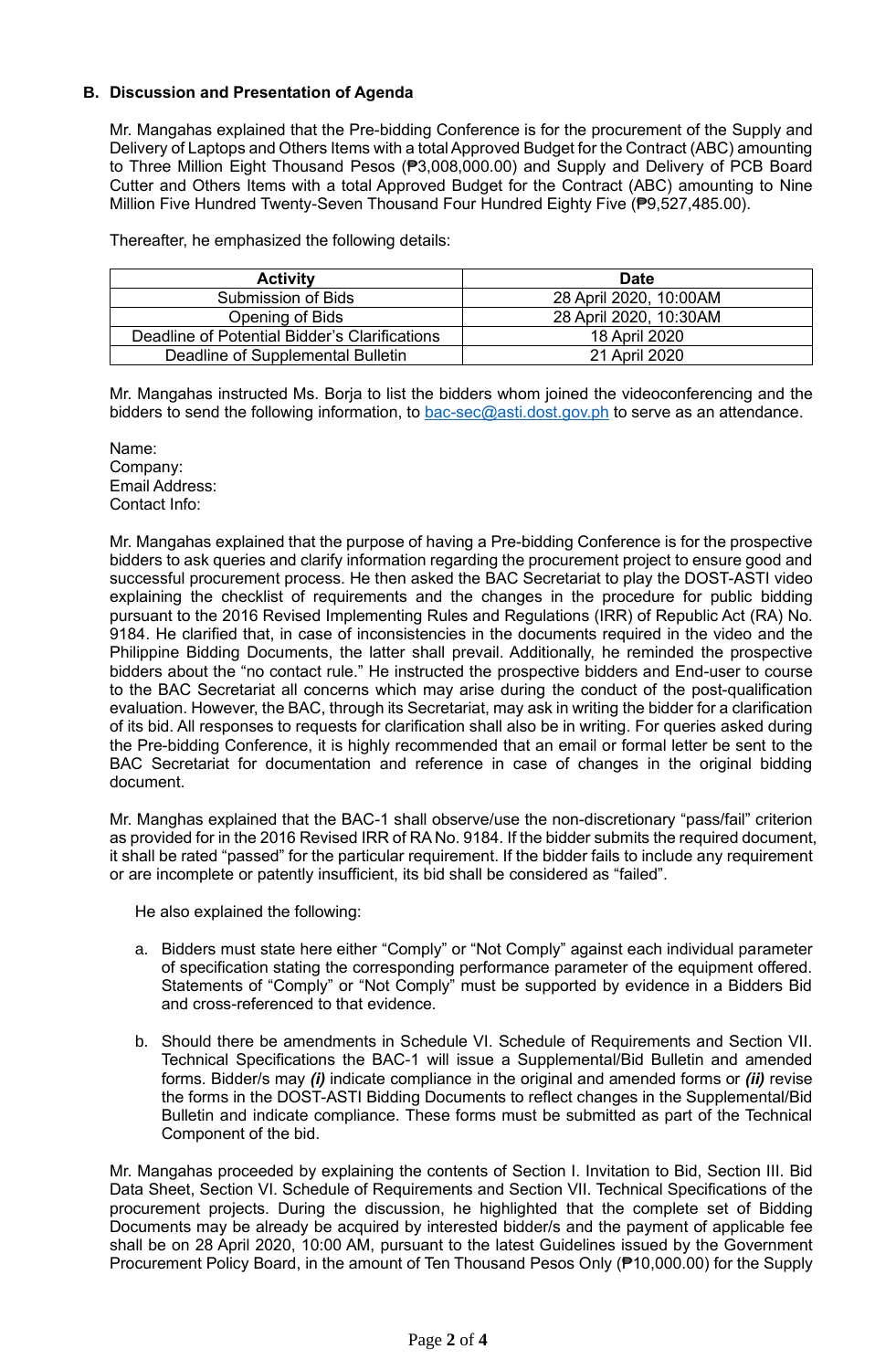and Delivery of PCB Board Cutter and Other items and Five Thousand Pesos for the Supply and Delivery of Laptops and Other Items (₱5,000.00).

He then highlighted the following details:

Single Largest Complete Contract (SLCC), the supplier must attach one of the following documents as a verifiable evidence:

- Official Receipt
- Sales Invoice
- Statement of End-user's Acceptance reflecting the total Contract Price

For Post-Qualification and Additional Requirements of both Procurements project:

| Supply and Delivery of PCB Board Cutter and<br><b>Other Items</b> |                                                                                                                                                                                                                                                 | Supply and Delivery of Laptops and Other |                                                                                                                                                                                                                                            |  |
|-------------------------------------------------------------------|-------------------------------------------------------------------------------------------------------------------------------------------------------------------------------------------------------------------------------------------------|------------------------------------------|--------------------------------------------------------------------------------------------------------------------------------------------------------------------------------------------------------------------------------------------|--|
| <b>Additional Requirements</b>                                    |                                                                                                                                                                                                                                                 |                                          | <b>Items</b><br><b>Additional Requirements</b>                                                                                                                                                                                             |  |
|                                                                   | Proof of Authority;                                                                                                                                                                                                                             |                                          | a. Proof of Authority;                                                                                                                                                                                                                     |  |
| a.                                                                |                                                                                                                                                                                                                                                 |                                          |                                                                                                                                                                                                                                            |  |
|                                                                   | b. Proof of Offer for manufacturer's supplied<br>items containing all the technical information<br>about the product, i.e., product brochures;                                                                                                  |                                          | b. Proof of Offer for manufacturer's supplied<br>items containing all the technical information<br>about the product, i.e., product brochures;                                                                                             |  |
| $\mathbf{C}$ .                                                    | Statement from the Prospective Bidder that it<br>will provide necessary aftersales technical<br>including trained<br>technician,<br>support<br>engineers or personnel, who are competent<br>and qualified to provide aftersales service;        | C <sub>1</sub>                           | Statement from the Prospective Bidder that it<br>will provide necessary aftersales technical<br>support including trained technician, engineers<br>or personnel, who are competent and qualified<br>to provide aftersales service;         |  |
| d.                                                                | Troubleshooting escalation procedure which<br>must include contact details of personnel in<br>charge of technical support;                                                                                                                      | d.                                       | Troubleshooting escalation procedure which<br>must include contact details of personnel in<br>charge of technical support;                                                                                                                 |  |
|                                                                   | e. Proof of Warranty for parts and labor pursuant<br>to Section VII. Technical and Specifications;<br>and                                                                                                                                       | е.                                       | Proof of Warranty for parts and labor pursuant<br>to Section VII. Technical and Specifications;<br>and                                                                                                                                     |  |
| f.                                                                | Client/Customer Feedback Form, with at least   f.<br>Very Satisfactory in rating, from one (1)<br>government agency except DOST-ASTI or<br>private corporation, with whom the janitorial<br>service provider has a past or ongoing<br>contract. |                                          | Client/Customer Feedback Form, with at least<br>Very Satisfactory in rating, from one (1)<br>government agency except DOST-ASTI or<br>private corporation, with whom the janitorial<br>service provider has a past or ongoing<br>contract. |  |
|                                                                   | <b>Post Qualification Requirements</b>                                                                                                                                                                                                          |                                          | <b>Post Qualification Requirements</b>                                                                                                                                                                                                     |  |
|                                                                   | a. Six (6) months of income and business tax<br>return preceding the date of submission of<br>bids.                                                                                                                                             | a.                                       | Six (6) months of income and business tax<br>return preceding the date of submission of<br>bids.                                                                                                                                           |  |

When asked to propound queries on Technical Specifications, the prospective bidders raised the following:

#### **1. Supply and Delivery of PCB Board Cutter and Other Items**

| <b>Prospective Bidder Query</b>                                                                                 | <b>Reply/Clarification</b>                                                                                                                                                                              |  |
|-----------------------------------------------------------------------------------------------------------------|---------------------------------------------------------------------------------------------------------------------------------------------------------------------------------------------------------|--|
| Is it possible to move the opening of bids on May<br>or after ECQ?                                              | Mr. Mangahas answered that they send an<br>email to the BAC-SEC regards to their query<br>and the End-user to review the said proposal, if<br>necessary, a Supplemental Bid Bulletin will be<br>issued. |  |
| Is it possible to change the schedule of<br>requirements from on or before 15 June 2020 to<br>60 Calendar Days? | Mr. Mangahas answered that they send an<br>email to the BAC-SEC regards to their query<br>and the End-user to review the said proposal, if<br>necessary, a Supplemental Bid Bulletin will be<br>issued. |  |